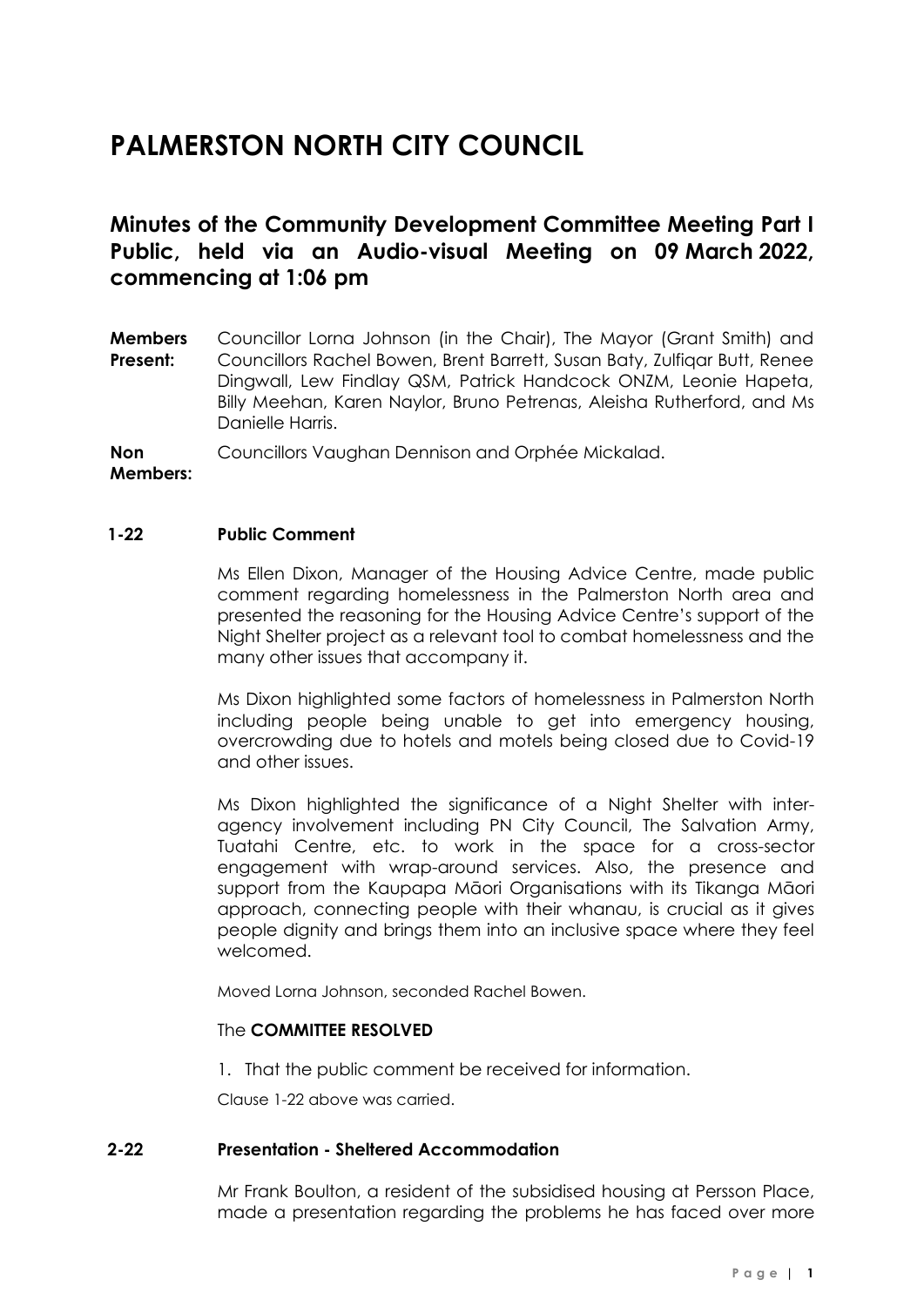

# COMMUNITY DEVELOPMENT COMMITTEE - PART I - 09 MARCH 2022

than 6½ years including loud and disruptive noise day and night, damage to personal and Council property, threats of violence and death, etc.

Mr Boulton acknowledged that complaints had been addressed by the PN City Council, e.g. visits from Noise Control Officer, Police and the local MP, and that the problems were mostly sorted out.

He was more concerned about PNCC renting out some of its accommodation directly and other units being sub-let through MASH Trust. As he believed that the tenants of one organisation were unable to make complaints on tenants from the other organisation; depriving them of the right to go to the Tenancy Tribunal.

He suggested that the Council should be the only legal landlord and that the rent should be paid directly to the Council which would result in the same rules and rights for all tenants, making the solution of problems better and faster.

Moved Lorna Johnson, seconded Rachel Bowen.

# The **COMMITTEE RESOLVED**

1. That the presentation from Mr Boulton be received for information.

Clause 2-22 above was carried.

# **3-22 Presentation - Manawatū Hindu Society**

Mr Jitender (Joe) Singh, President and Mr Bipan Bansal, Executive Member of the Manawatū Hindu Society made a presentation on behalf of the Hindu Society of Palmerston North.

There is a growing Hindu community in the region and the Hindu Society would like to build a communal place to fulfil the social, cultural, and spiritual needs of the community.

The proposal is to build a Hindu temple and Community Centre to promote Hindu culture and religion, and to provide a platform to perform religious functions, celebrations, and events.

The presenters asked if Council could assist the Hindu Society to achieve its goal e.g. helping lease land and a suitable building from the Council.

Moved Lorna Johnson, seconded Rachel Bowen.

# The **COMMITTEE RESOLVED**

1. That the presentation from Mr Singh and Mr Bansal be received for information.

Clause 3-22 above was carried.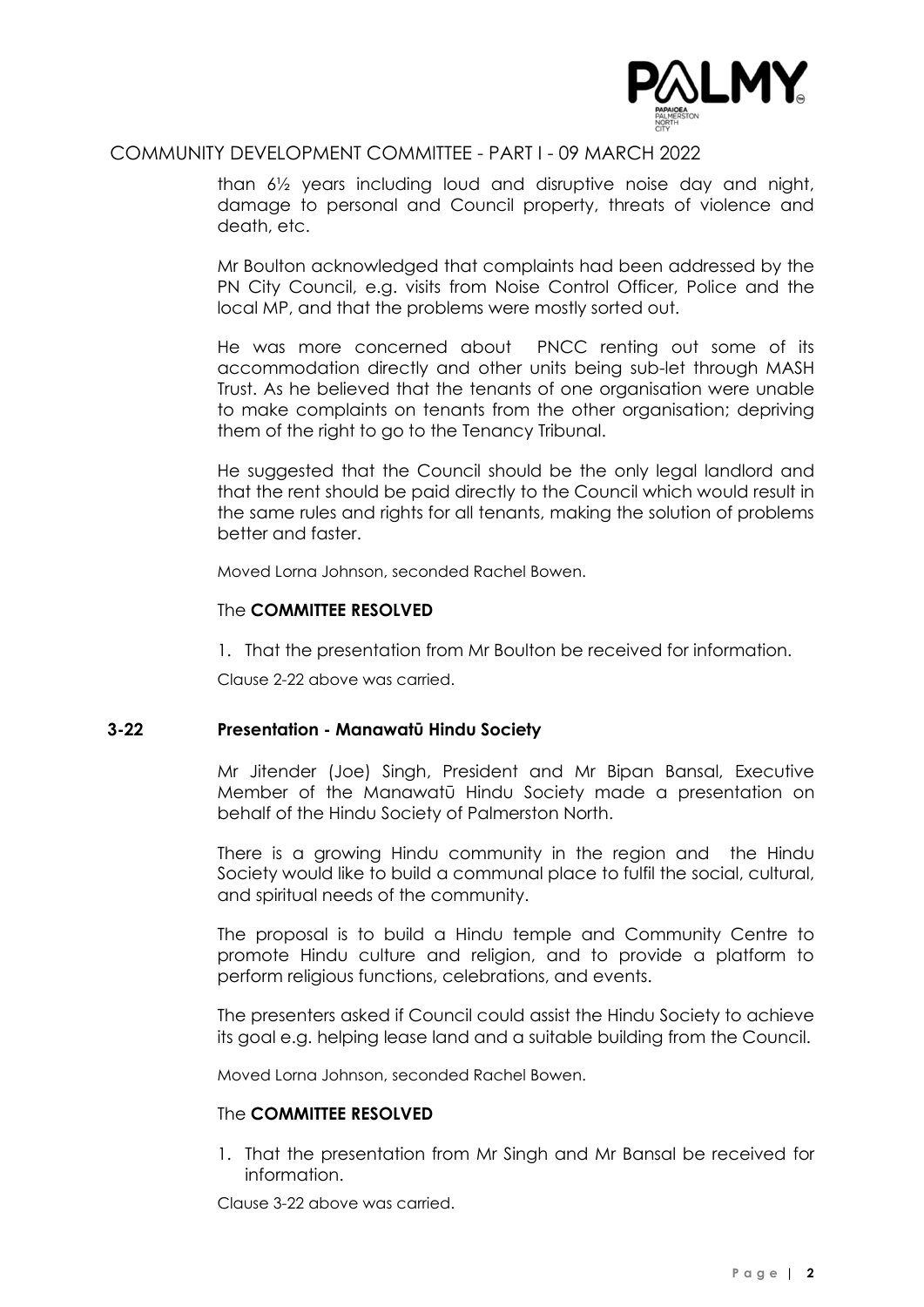

# COMMUNITY DEVELOPMENT COMMITTEE - PART I - 09 MARCH 2022

#### **4-22 Confirmation of Minutes**

Moved Lorna Johnson, seconded Rachel Bowen.

#### The **COMMITTEE RESOLVED**

1. That the minutes of the Community Development Committee meeting of 1 December 2021 Part I Public be confirmed as a true and correct record.

Clause 4-22 above was carried.

#### **5-22 Night Shelter - Options, costs and timeframes for a feasibility study**

Report, presented by Stephanie Velvin, Community Development Manager.

Moved Lorna Johnson, seconded Rachel Bowen.

#### The **COMMITTEE RECOMMENDS**

1. That the Council direct the Chief Executive to proceed with Option 1A in the 21-22 financial year with funding of \$100,000 for the Night Shelter feasibility study coming from the operational surplus and report back to Community Development Committee in the first quarter of the 22-23 year.

Clause 5-22 above was carried 14 votes to 3, the voting being as follows:

#### **For:**

Councillors Lorna Johnson, Rachel Bowen, Brent Barrett, Susan Baty, Zulfiqar Butt, Vaughan Dennison, Renee Dingwall, Lew Findlay QSM, Patrick Handcock ONZM, Leonie Hapeta, Billy Meehan, Orphée Mickalad, Aleisha Rutherford and Danielle Harris.

#### **Against:**

The Mayor (Grant Smith) and Councillors Karen Naylor and Bruno Petrenas.

The meeting adjourned at 3:20 pm. The meeting resumed at 3:35 pm.

#### **6-22 Welcoming Communities Programme Annual Report**

Memorandum, presented by Stephanie Velvin, Community Development Manager.

Moved Lorna Johnson, seconded Zulfiqar Butt.

# The **COMMITTEE RESOLVED**

1. That the report titled 'Welcoming Communities Programme Annual Report' be received for information.

Clause 6-22 above was carried.